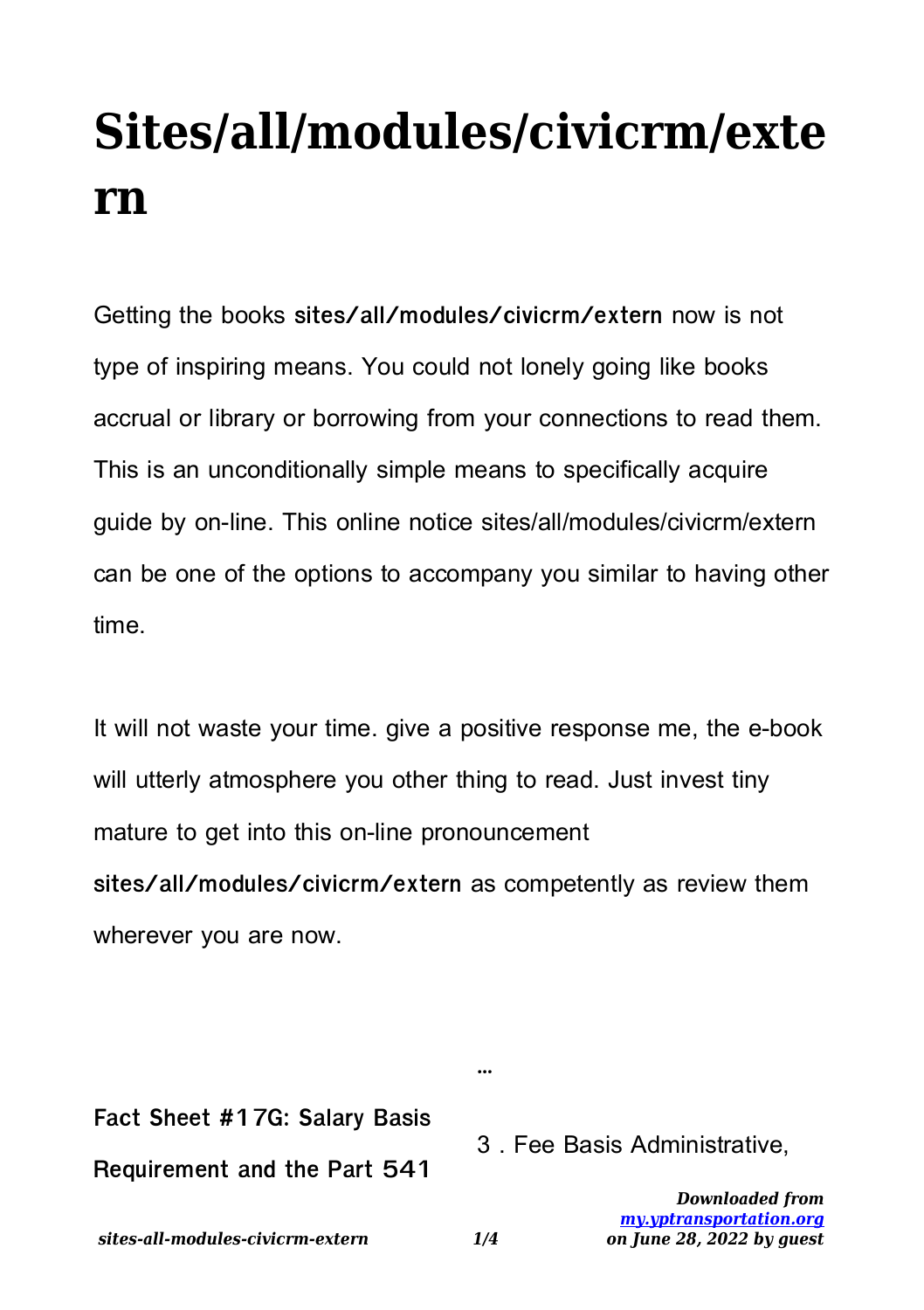professional and computer employees may be paid on a "fee basis" rather than on a salary basis. If the employee is paid an agreed sum for a …

C 14 - COVID-19 - SARS-CV-2 14

Chapter 14a - 2. COVID-19 - SARS-Cov-2. C 14 - COVID-19 - SARS-CV-2. 28 February 2022 distributed variant, designated Alpha, first emerged in Kent in late 2020 and led to a

Notice 2020-54 - IRS tax forms

3 . higher, the Federal minimum wage or any applicable State or local minimum wage, up to \$200 per day and \$2,000 in the aggregate. Division C of the

Families …

Tax Guide for Churches & Religious Organizations

Tax Exempt and Government

Entities EXEMPT

ORGANIZATIONS Tax Guide

for Churches & Religious

Organizations 501(c)(3)

Publication 1828 (Rev. 8-2015)

Catalog Number 21096G

Department of the Treasury

Internal Revenue Service

www.irs.gov

**U.S. Department of Labor Wage and Hour Division - DOL**

*Downloaded from* \*Note: The Department of Labor revised the regulations located at 29 C.F.R. pa rt 541 with an effective date of January 1,

> *[my.yptransportation.org](https://my.yptransportation.org) on June 28, 2022 by guest*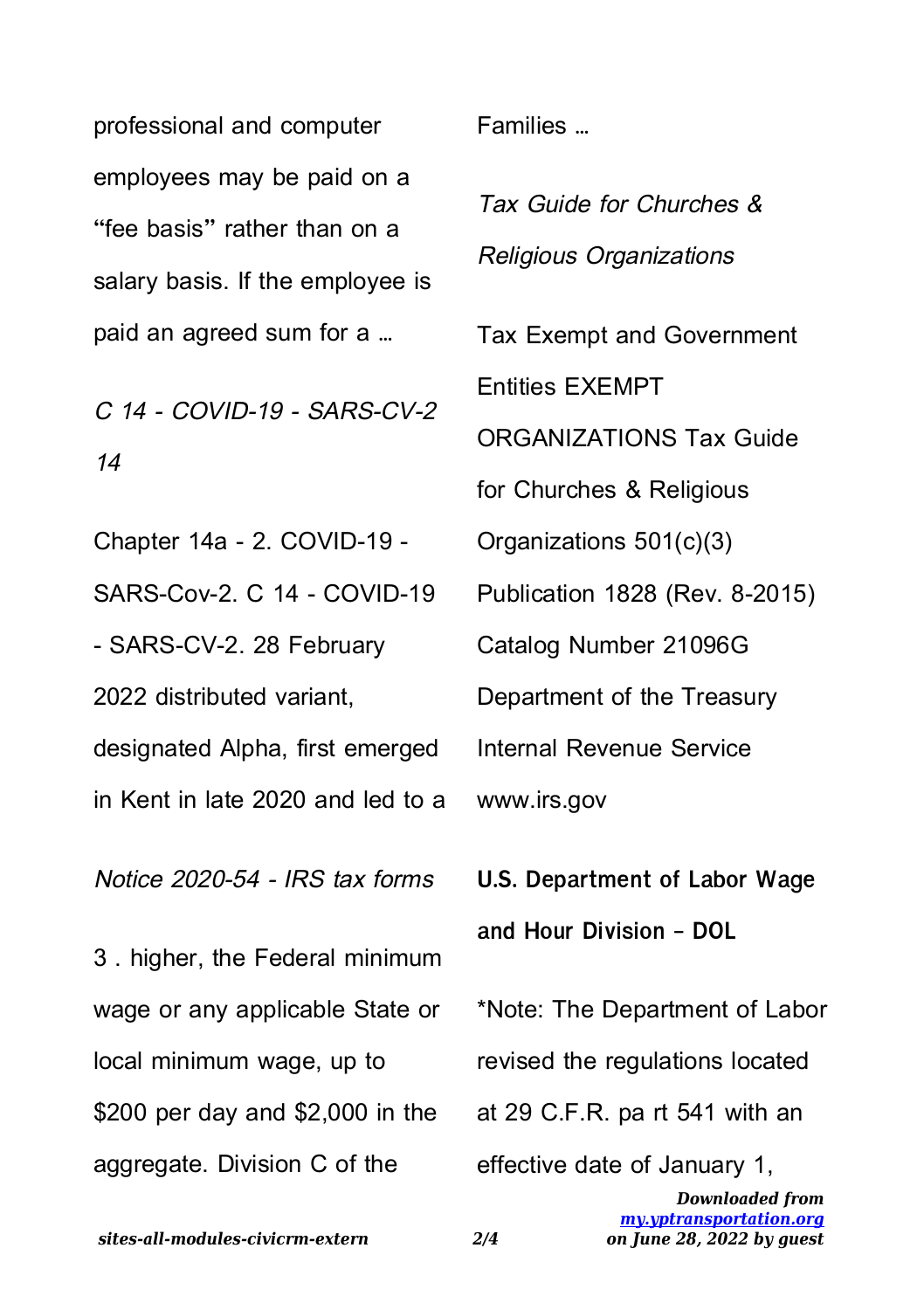2020. WHD will continueto enforce the 2004 part 541 regulations t hrough December 31,2019 , including the

**As of July 29, 2021**

11 As of July 29, 2021 . These FAQs are in the process of being revised and do not yet reflect changes made by the American Rescue Plan Act of 2021 enacted on March 11, 2021.

Fire safety in purpose-built blocks of flats - GOV.UK

6 Fire safety in purpose-built blocks of flats 40. Review of fire risk assessments 49 Part E: Managing fire risk – preventing fires 51 41. Introduction 52 42.

Smoking 52 43. Arson 53 44.

Housekeeping 55

Updated IPAC measures COVID-19 - Public Health

Ontario

Notice PHO provides scientific and technical advice to Ontario's government, public health organizations and health care providers. PHO's work is guided by the current best available evidence at the

**WHO | WHO rights roles Respon HW COVID-19**

COVID-19 patients, such that workers do not incur expenses for occupational safety and health requirements; • familiarize personnel with

> *Downloaded from [my.yptransportation.org](https://my.yptransportation.org) on June 28, 2022 by guest*

*sites-all-modules-civicrm-extern 3/4*